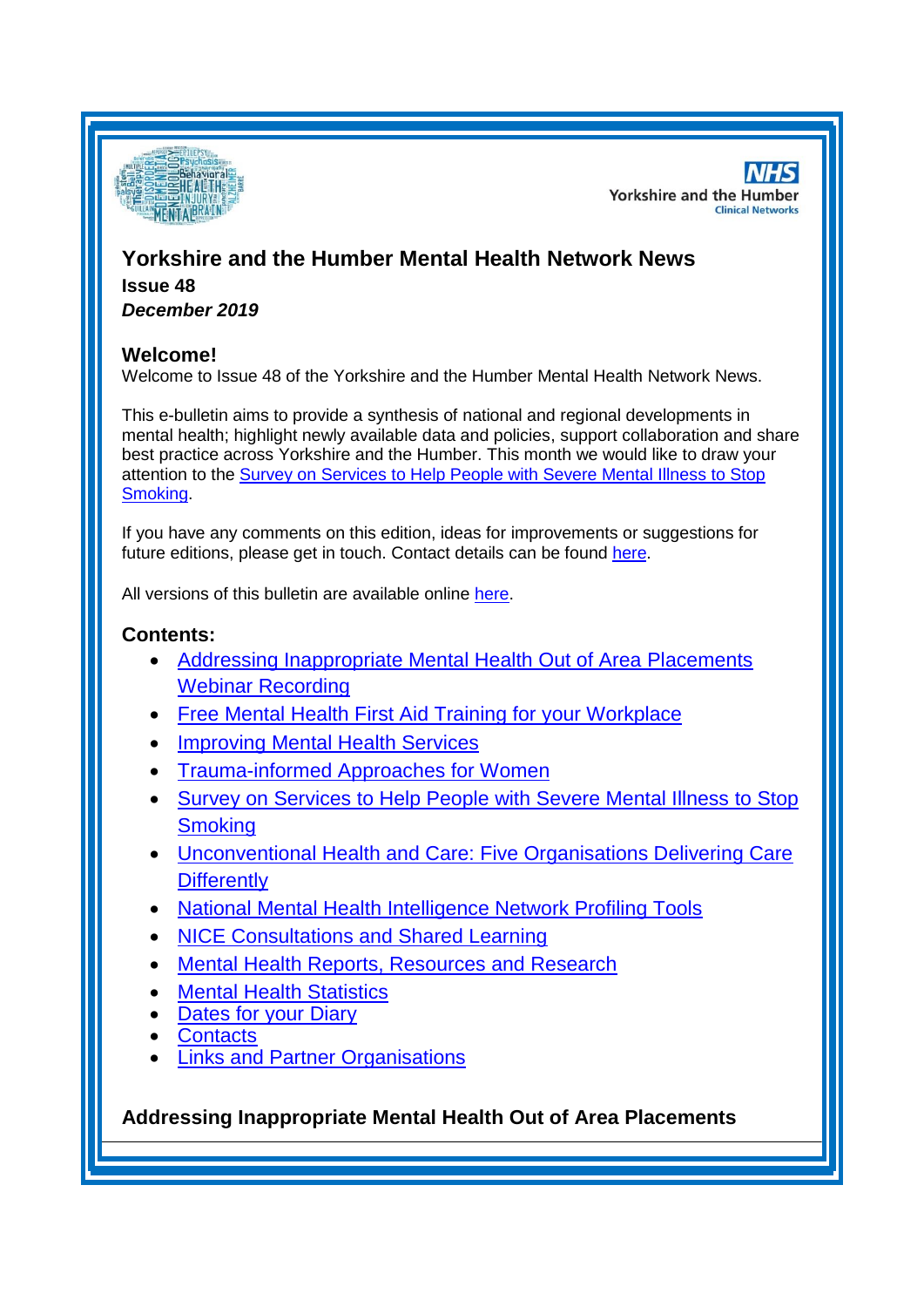#### **Webinar Recording**

Claire Murdoch, National Director for Mental Health at NHS England recently led a webinar on addressing inappropriate mental health out of area placements. Please see **[here](http://www.yhscn.nhs.uk/media/PDFs/MH%20North/OAPs%20slides%20national%20webinar%20v.0.5.pdf)** for the presentations and **[here](https://healthsector.webex.com/recordingservice/sites/healthsector/recording/playback/2374d2b19b2f4662b3364415b9bd8fdb)** for the recording.

#### <span id="page-1-1"></span>**Free Mental Health First Aid Training for your Workplace**

As part of the EMPOWER three-year study on the benefits of Mental Health First Aid training, The Centre for Mental Health is looking for employers to join the study and in doing so, receive free Mental Health First Aid training. The study will commence in January 2020. Please see **[here](https://www.centreformentalhealth.org.uk/free-mental-health-first-aid-training-your-workplace)** for more information.

## <span id="page-1-2"></span>**Improving Mental Health Services**

The Royal College of Psychiatrists has published [Improving mental health services in](https://www.rcpsych.ac.uk/improving-care/campaigning-for-better-mental-health-policy/sustainability-and-transformation-partnerships-and-integrated-care-systems)  [systems of integrated and accountable care.](https://www.rcpsych.ac.uk/improving-care/campaigning-for-better-mental-health-policy/sustainability-and-transformation-partnerships-and-integrated-care-systems) This report aims to better understand the priorities and lessons for improving mental health services in established and emerging ICSs and makes recommendations that reflect the opportunities and challenges in doing so. It is recognised that further lessons and priorities will emerge as more ICSs are established across the country.

## <span id="page-1-3"></span>**Trauma-informed Approaches for Women**

The Centre for Mental Health and Agenda have published [A sense of safety: trauma](https://www.centreformentalhealth.org.uk/sense-of-safety)[informed approaches for women.](https://www.centreformentalhealth.org.uk/sense-of-safety) This report explores how trauma-informed approaches are being implemented by public services. It summarises the findings of interviews and site visits to a range of services for women including substance misuse, homelessness, mental health, the criminal justice system, and domestic and sexual abuse and exploitation.

## <span id="page-1-0"></span>**Survey on Services to Help People with Severe Mental Illness to Stop Smoking**

The Mental Health Consortium has been commissioned to investigate how to best help people with severe mental illness to stop smoking. The project is funded by the Voluntary Community and Social Enterprise Health and Wellbeing Alliance and will report on challenges and successes. It will also make recommendations on how interventions can be improved.

Please complete this [survey](https://www.surveymonkey.co.uk/r/WorkInServicesHelpingPeopleWithSMI) by 13 January 2020 so we can learn from you about what is working.

#### <span id="page-1-4"></span>**Unconventional Health and Care: Five Organisations Delivering Care Differently**

This King's Fund long read discusses five unconventional health and care organisations; including the mental health services delivered by NAVIGO in North East Lincolnshire. The long read identifies that these are organisations that have considered deeply the needs of people in their care and found substantively different ways of supporting them, in some cases adopting practices that might seem unusual or even risky to people working in traditional health and care services.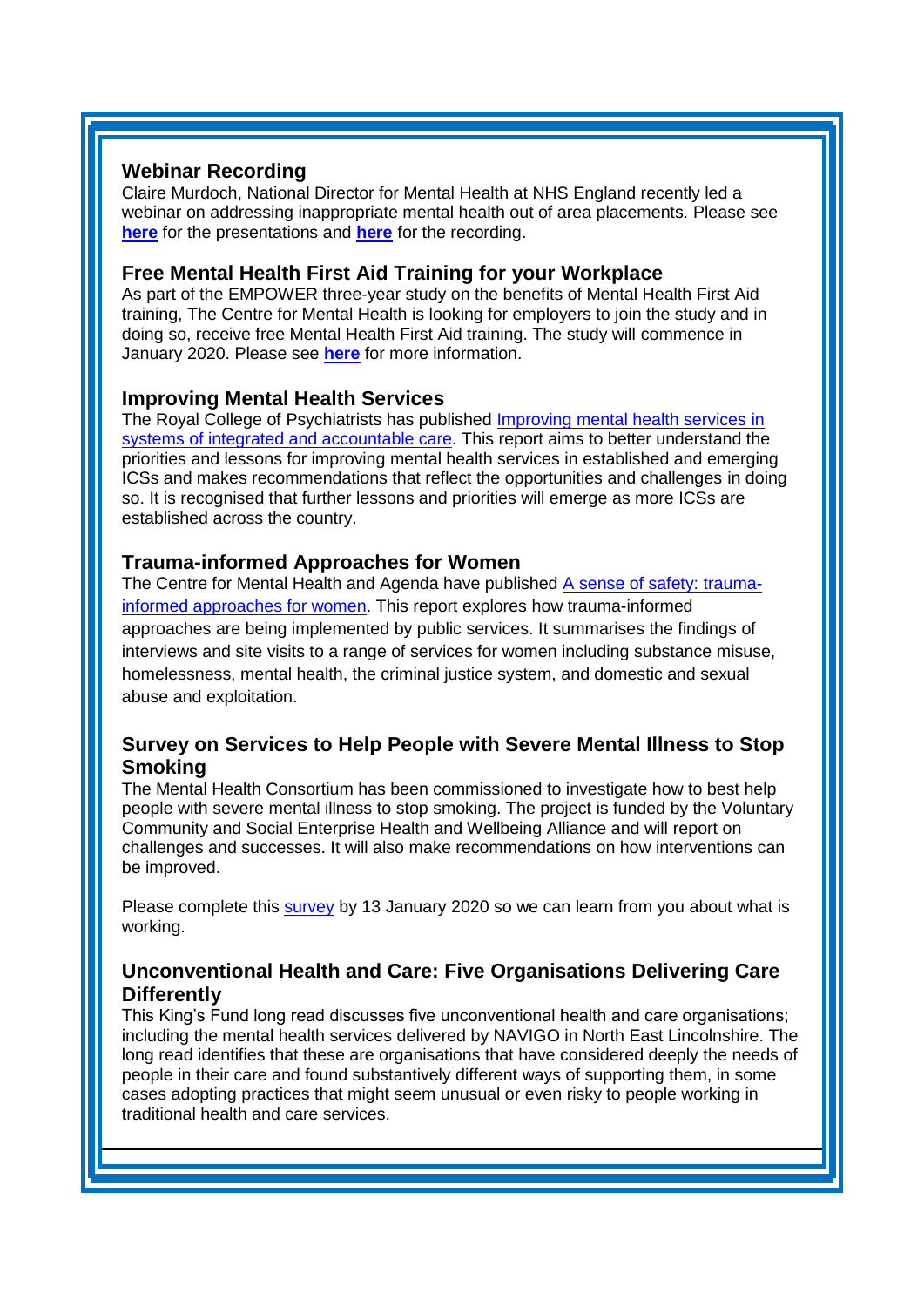#### To read the article in full click [here.](https://www.kingsfund.org.uk/publications/unconventional-health-care?utm_source=twitter&utm_medium=social&utm_term=thekingsfund)

### **National Mental Health Intelligence Network Profiling Tools**

The National Mental Health Intelligence Network (NMHIN) has been conducting further developments on their suite of mental health profiling tools. Click on the links below to access the updates:

- [Common Mental Health Disorders](http://links.govdelivery.com/track?type=click&enid=ZWFzPTEmbXNpZD0mYXVpZD0mbWFpbGluZ2lkPTIwMTcxMjA1LjgxOTE2MDgxJm1lc3NhZ2VpZD1NREItUFJELUJVTC0yMDE3MTIwNS44MTkxNjA4MSZkYXRhYmFzZWlkPTEwMDEmc2VyaWFsPTE2OTcwMTE4JmVtYWlsaWQ9c2FyYWguYm91bEBuaHMubmV0JnVzZXJpZD1zYXJhaC5ib3VsQG5ocy5uZXQmdGFyZ2V0aWQ9JmZsPSZleHRyYT1NdWx0aXZhcmlhdGVJZD0mJiY=&&&104&&&https://fingertips.phe.org.uk/profile-group/mental-health/profile/common-mental-disorders)
- **[Crisis Care](http://links.govdelivery.com/track?type=click&enid=ZWFzPTEmbXNpZD0mYXVpZD0mbWFpbGluZ2lkPTIwMTcxMjA1LjgxOTE2MDgxJm1lc3NhZ2VpZD1NREItUFJELUJVTC0yMDE3MTIwNS44MTkxNjA4MSZkYXRhYmFzZWlkPTEwMDEmc2VyaWFsPTE2OTcwMTE4JmVtYWlsaWQ9c2FyYWguYm91bEBuaHMubmV0JnVzZXJpZD1zYXJhaC5ib3VsQG5ocy5uZXQmdGFyZ2V0aWQ9JmZsPSZleHRyYT1NdWx0aXZhcmlhdGVJZD0mJiY=&&&105&&&https://fingertips.phe.org.uk/profile-group/mental-health/profile/crisis-care)**
- [Mental Health and Wellbeing JSNA Profile](http://links.govdelivery.com/track?type=click&enid=ZWFzPTEmbXNpZD0mYXVpZD0mbWFpbGluZ2lkPTIwMTcxMjA1LjgxOTE2MDgxJm1lc3NhZ2VpZD1NREItUFJELUJVTC0yMDE3MTIwNS44MTkxNjA4MSZkYXRhYmFzZWlkPTEwMDEmc2VyaWFsPTE2OTcwMTE4JmVtYWlsaWQ9c2FyYWguYm91bEBuaHMubmV0JnVzZXJpZD1zYXJhaC5ib3VsQG5ocy5uZXQmdGFyZ2V0aWQ9JmZsPSZleHRyYT1NdWx0aXZhcmlhdGVJZD0mJiY=&&&106&&&https://fingertips.phe.org.uk/profile-group/mental-health/profile/mh-jsna)
- [Severe Mental](http://links.govdelivery.com/track?type=click&enid=ZWFzPTEmbXNpZD0mYXVpZD0mbWFpbGluZ2lkPTIwMTcxMjA1LjgxOTE2MDgxJm1lc3NhZ2VpZD1NREItUFJELUJVTC0yMDE3MTIwNS44MTkxNjA4MSZkYXRhYmFzZWlkPTEwMDEmc2VyaWFsPTE2OTcwMTE4JmVtYWlsaWQ9c2FyYWguYm91bEBuaHMubmV0JnVzZXJpZD1zYXJhaC5ib3VsQG5ocy5uZXQmdGFyZ2V0aWQ9JmZsPSZleHRyYT1NdWx0aXZhcmlhdGVJZD0mJiY=&&&108&&&https://fingertips.phe.org.uk/profile-group/mental-health/profile/severe-mental-illness) Illness
- **[Suicide Prevention Profile](http://links.govdelivery.com/track?type=click&enid=ZWFzPTEmbXNpZD0mYXVpZD0mbWFpbGluZ2lkPTIwMTgwNjA1LjkwNzEwNzExJm1lc3NhZ2VpZD1NREItUFJELUJVTC0yMDE4MDYwNS45MDcxMDcxMSZkYXRhYmFzZWlkPTEwMDEmc2VyaWFsPTE3MDEzODU4JmVtYWlsaWQ9c2FyYWguYm91bEBuaHMubmV0JnVzZXJpZD1zYXJhaC5ib3VsQG5ocy5uZXQmdGFyZ2V0aWQ9JmZsPSZleHRyYT1NdWx0aXZhcmlhdGVJZD0mJiY=&&&104&&&https://fingertips.phe.org.uk/profile-group/mental-health/profile/suicide)**

To receive updates directly from NMHIN visit the **PHE subscriptions page** and select 'Mental Health Dementia and Neurology'.

# <span id="page-2-1"></span><span id="page-2-0"></span>**NICE Consultations and Shared Learning**

NICE has recently reviewed the following [Clinical Knowledge](https://cks.nice.org.uk/whatsnew) Summaries:

• Depression in children

Clinical Knowledge Summaries are concise, accessible summaries of current evidence for primary care professionals.

NICE are also currently recruiting committee members for the Self Harm in over 8s guideline committee. They are looking for:

- Adults Social worker
- Children and young people's Social Worker
- Community support/third sector worker or service manager
- Mental Health Commissioner
- Paramedic
- Community Pharmacist

For more information and how to apply please click [here.](https://nspa.us8.list-manage.com/track/click?u=3b9d37afc66a3c40959560ed5&id=1d16eaffe6&e=4c3a1443f0) The closing date is 5pm, Wednesday 1 January 2020

## **Mental Health Reports, Resources and Research**

The Mental Health Foundation has published [Empowering people through physical](https://www.mentalhealth.org.uk/publications/empowering-people-through-physical-activity)  [activity.](https://www.mentalhealth.org.uk/publications/empowering-people-through-physical-activity) This report presents the findings from a study of a physical activity intervention based in Northern Ireland for people with severe and enduring mental health problems. The study aimed to increase knowledge about what works to engage people with severe and enduring mental health problems in sustained physical activity to a level that is improving and protecting their physical health.

The National Confidential Enquiry for Suicide and Self-Harm (NCISH) has released their [2019 Annual Report.](https://sites.manchester.ac.uk/ncish/reports/annual-report-2019-england-northern-ireland-scotland-and-wales/) The 2019 report provides findings relating to people who died by suicide in 2007-2017 across all UK countries. Additional findings are presented on the number of people convicted of homicide, and those under mental health care.

NHS England and NHS Improvement have published [Implementing routine outcome](https://www.england.nhs.uk/publication/implementing-routine-outcome-monitoring-in-specialist-mental-health-services/)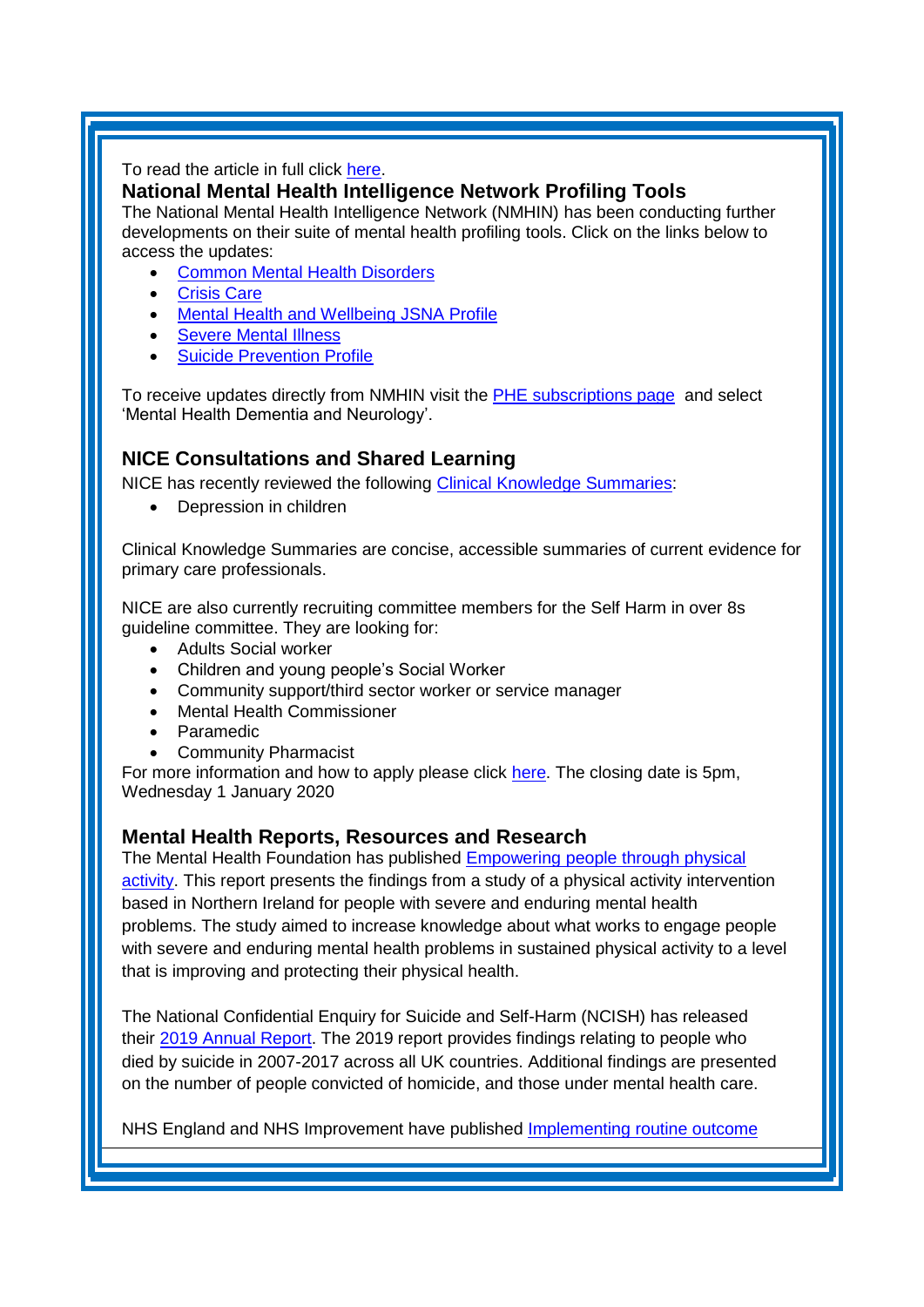[monitoring in specialist perinatal mental health services.](https://www.england.nhs.uk/publication/implementing-routine-outcome-monitoring-in-specialist-mental-health-services/) This document focuses on good practice examples, tools, tips and information to help perinatal mental health services embed appropriate perinatal mental health outcomes measures at a local level, using outcome measures that are already part of the Mental Health Services Dataset.

NHS Providers has published [A place to work: system approaches to workforce](https://nhsproviders.org/a-place-to-work)  [challenges in the NHS.](https://nhsproviders.org/a-place-to-work) This briefing examines how trusts are working with their staff and local partners to enable the workforce to adapt to new ways of collaborative working. It shares examples of how NHS trusts and foundation trusts have worked together and with partners across the wider system to develop joined-up workforce solutions, support the workforce with system transformation, tackle challenges in recruitment and retention, and address skills gaps.

The Office for National Statistics has published [Being disabled in 2019.](https://www.ons.gov.uk/releases/beingdisabledin2019) This statistical collection explores outcomes for disabled people across a range of areas of life including crime, education, social participation, housing, and well-being and loneliness.

QualityWatch has published a summary of [mental health indicators](https://www.nuffieldtrust.org.uk/news-item/mental-health-1) which shows how quality in NHS mental health care varies over time. While some measures show an improvement, such as access to psychological therapies, other measures, such as followup for patients discharged from psychiatric inpatient care, show a decline in quality.

#### <span id="page-3-0"></span>**Mental Health Statistics**

The following statistics have recently been released please click on the links to review further:

- <span id="page-3-1"></span>• [Mental Health Early Intervention in Psychosis:](https://www.gov.uk/government/statistics/mental-health-early-intervention-in-psychosis-for-october-2019) October 2019
- [Mental Health Bulletin 2018-19 Annual Report](https://digital.nhs.uk/data-and-information/publications/statistical/mental-health-bulletin/2018-19-annual-report)
- [Mental Health Services Monthly Statistics:](https://digital.nhs.uk/data-and-information/publications/statistical/mental-health-services-monthly-statistics/final-september-provisional-october-2019) Final September, Provisional October 2019
- [Out of Area Placements in Mental Health Services:](https://digital.nhs.uk/data-and-information/publications/statistical/out-of-area-placements-in-mental-health-services/september-2019) September 2019
- [Psychological Therapies: reports on the use of IAPT services, England:](https://digital.nhs.uk/data-and-information/publications/statistical/psychological-therapies-report-on-the-use-of-iapt-services/september-2019-final-including-reports-on-the-iapt-pilots-and-quarter-2-2019-20-data) September 2019 Final including reports on the IAPT pilots and Quarter 2 2019-20 data
- [Quarterly suicide death registrations in England:](https://www.gov.uk/government/statistics/quarterly-suicide-death-registrations-in-england-2001-to-2018-registrations-and-2019-quarter-1-jan-to-mar-to-quarter-3-july-to-sept-provisional-d) 2001 to 2018 registrations and 2019 Quarter 1 (Jan to Mar) to Quarter 3 (July to Sept) provisional data

## **Dates for your Diary**

#### **Yorkshire and the Humber Mental Health Network Events:**

• Thursday 13 February 2020, 12:30-16:30, **Yorkshire and the Humber EIP Network**, National Railway Museum York, Leeman Road, York, YO26 4XJ. To book your place click [here.](https://www.eventbrite.co.uk/e/north-east-and-yorkshire-and-the-humber-eip-network-tickets-82827720943)

#### **Other Events:**

• **SafeTALK Course**, which aims to teach participants four basic steps to recognise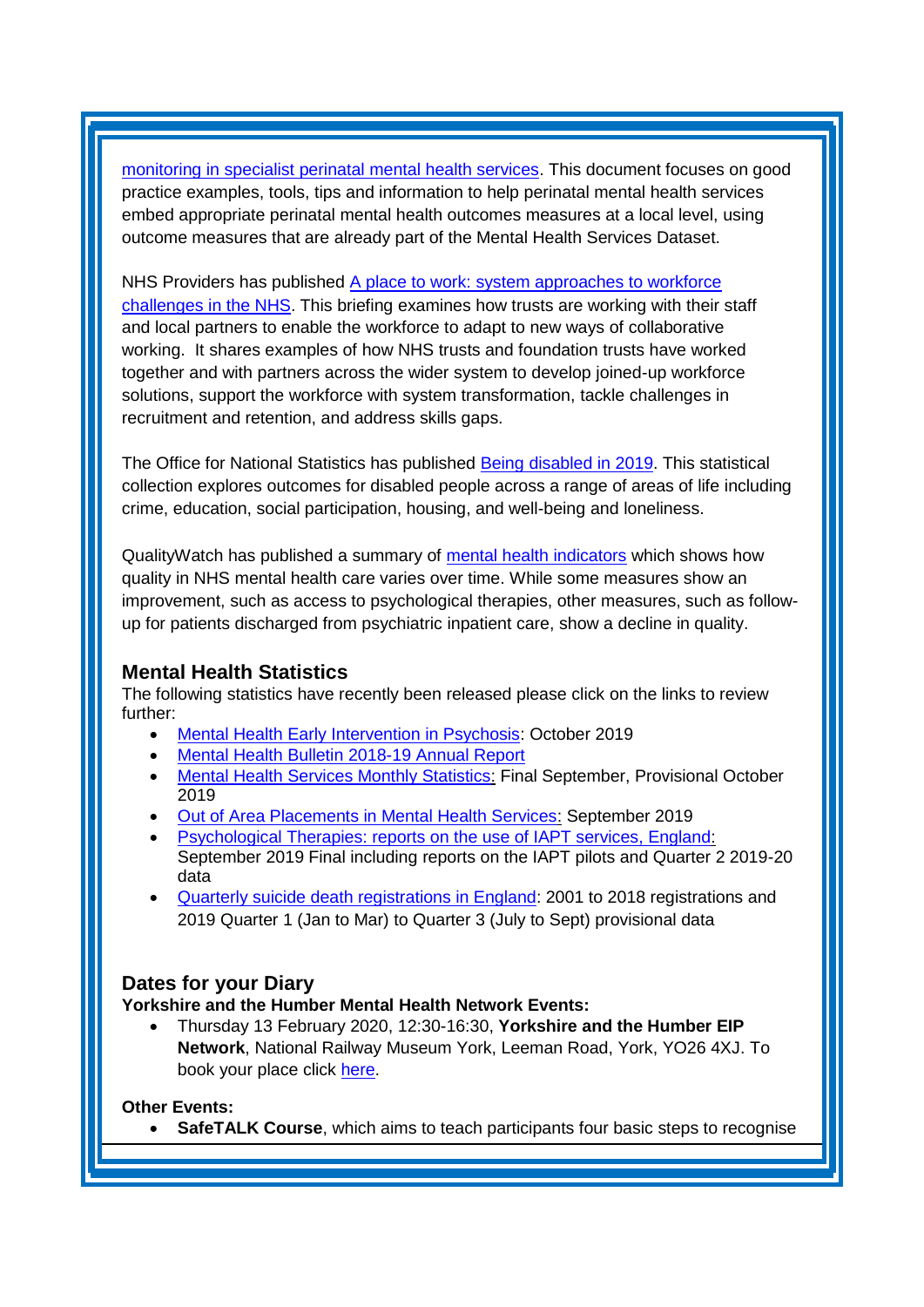if someone is having thoughts of suicide and how to connect them with resources that can help. Available on various dates throughout 2019.

**For further information, and to check course availability, email: [wdu@york.gov.uk](mailto:wdu@york.gov.uk) or visit the website [here.](http://www.yorkworkforcedevelopment.org.uk/)**

- Tuesday 21 January 2020, 09:00-17:00, **2020 IAPT National Networking Forum**, Manchester. To book your place click [here.](http://www.iapt-nnf.co.uk/Home/ViewEvent/127) NB: There is a cost to attend this event.
- Tuesday 28 January 2020, 09:00-16:25, **Managing Mental Health and Wellbeing in the Workplace**, Central Manchester. To book your place click [here.](https://nhs-insight.com/booking/3436/VPWX1O-1900096) NB: There is a cost to attend this event.
- Monday 10 February 2020, 10:00-15:00, **Public Health Masterclass on Gambling Related Harm Reduction - Two Years On: Working together across Yorkshire and Humber**, Venue TBC. To book your place click [here.](https://www.eventbrite.co.uk/e/public-health-masterclass-on-gambling-related-harm-reduction-2-years-on-tickets-82790248863)
- Friday 14 February 2020, 09:00-17:00, **Improving Access, Treatment and Support for People with a Diagnosis of Personality Disorder**, London. To book your place click [here.](https://www.healthcareconferencesuk.co.uk/conferences-masterclasses/personality-disorder?utm_medium=email&utm_source=HCUKKT%20&utm_campaign=Personality%200220) NB: There is a cost to attend this event.
- Tuesday 25 February 2020, 10:00 to 15:45, **PHE Public Mental Health Summit**  2020, Manchester. To book your place click [here.](https://www.phe-events.org.uk/hpa/frontend/reg/thome.csp?pageID=377038&eventID=867&msID=10750&pd=102885&CSPCHD=003001000000HPccL25QW2QABU8dxxsQ0$8AqpJdWQcaodjkL4)
- Friday 28 February 2020, 09:00-17:00, **From Harm to Hope, The National Self Harm and Suicide Prevention Conference,** Nottingham Conference Centre. To book your place click [here.](http://www.harmless.org.uk/store/index.php?route=product/product&product_id=143) NB: There is a cost to attend this event.

## <span id="page-4-0"></span>**Contacts**

If you would like to discuss any of the items included in this e-bulletin or would like further information about the Mental Health Network please contact:

Sarah Boul, Quality Improvement Manager: Adult Mental Health [sarah.boul@nhs.net,](mailto:sarah.boul@nhs.net) 07584362063

Denise Friend, Quality Improvement Lead: Adult Mental Health denise.friend@nhs.net, 07795668907

Twitter: @YHSCN\_MHDN #yhmentalhealth

#### <span id="page-4-1"></span>**Links and Partner Organisations**

• **Interested in Dementia**? Why not check out the Yorkshire and the Humber Dementia Network E-Bulletin? Click [here](http://www.yhscn.nhs.uk/mental-health-clinic/Dementia/YHSCNDementiaBulletin.php) to read more.